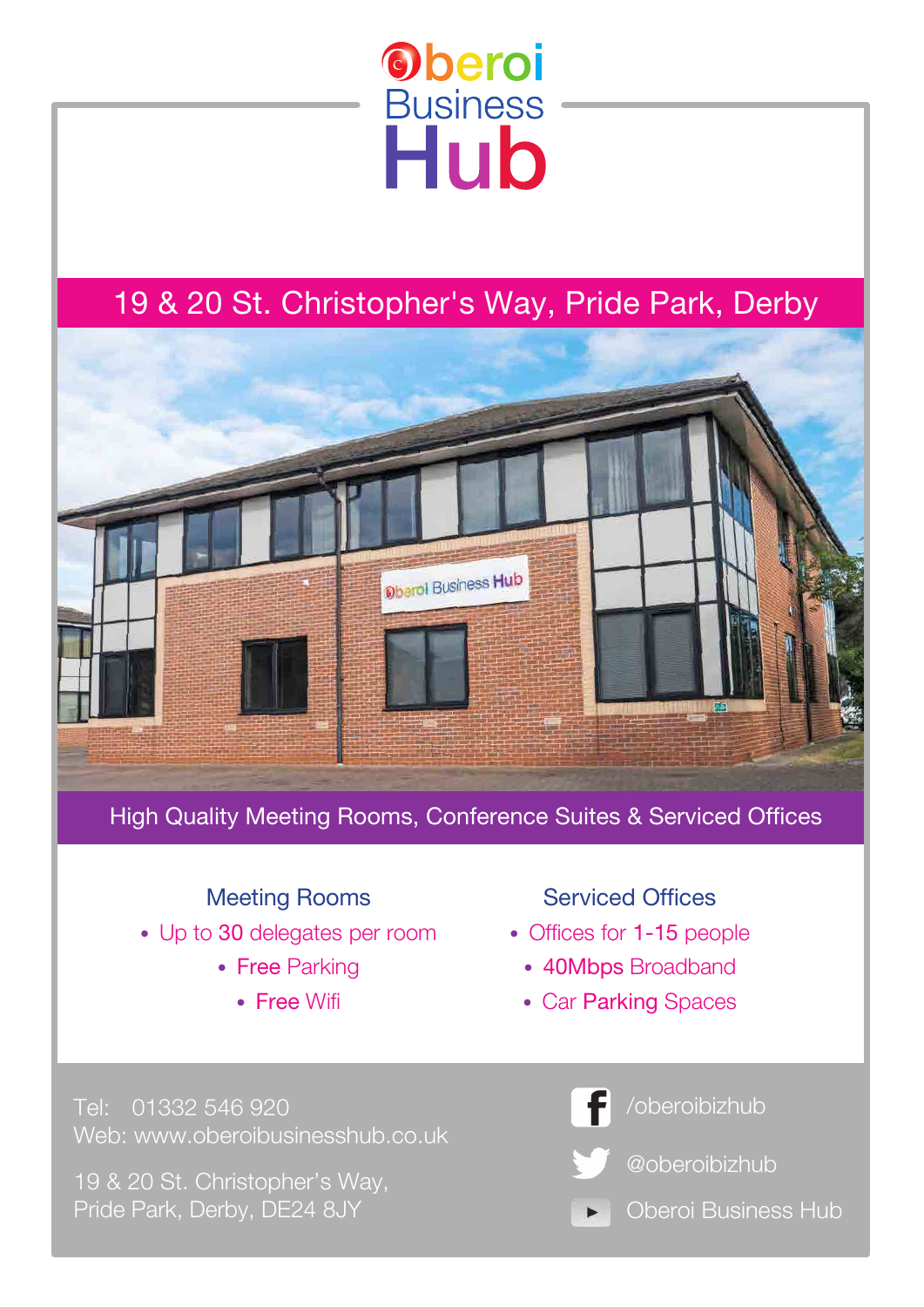

\* All rates are per calendar month and exclude VAT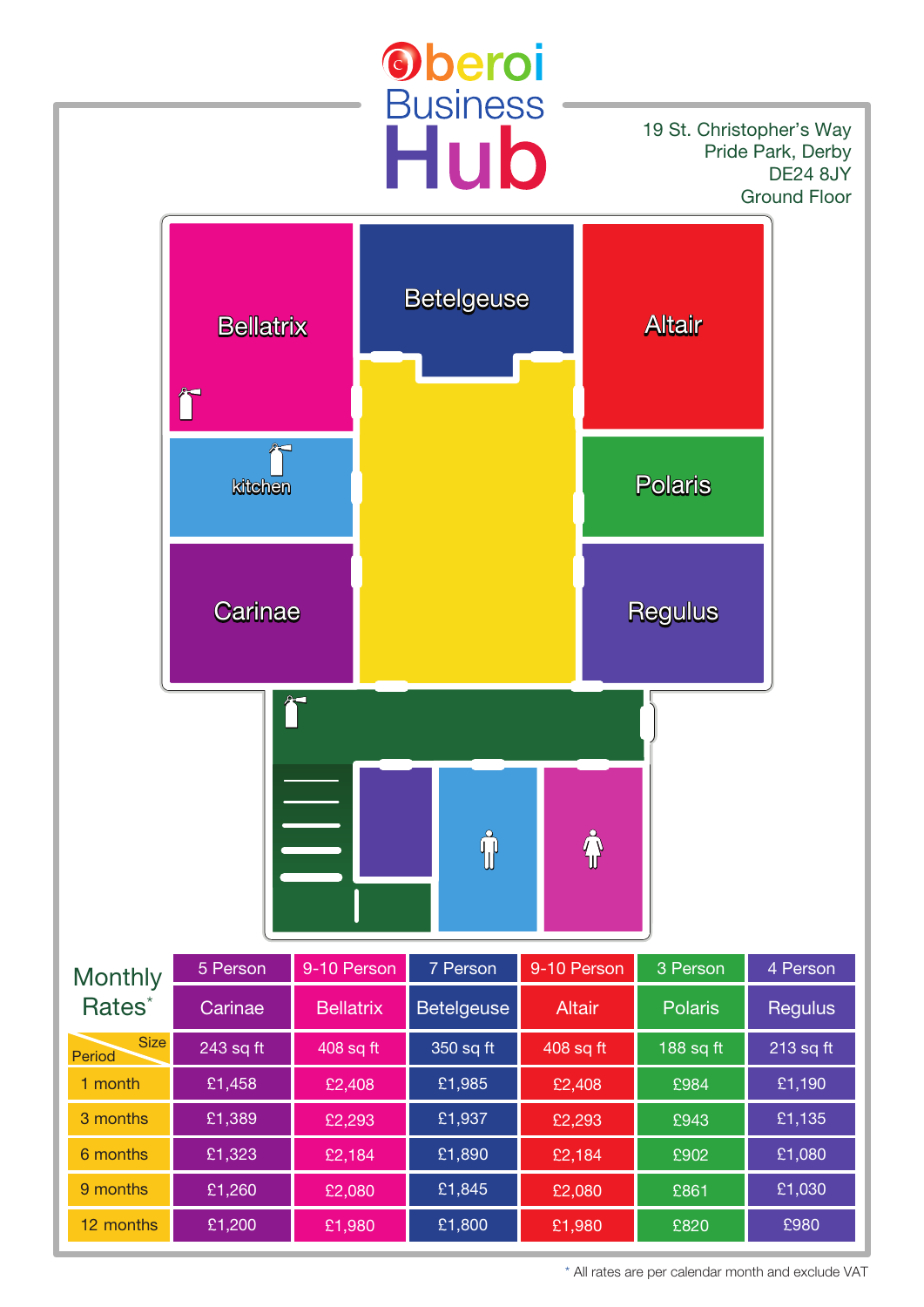

\* All rates are per calendar month and exclude VAT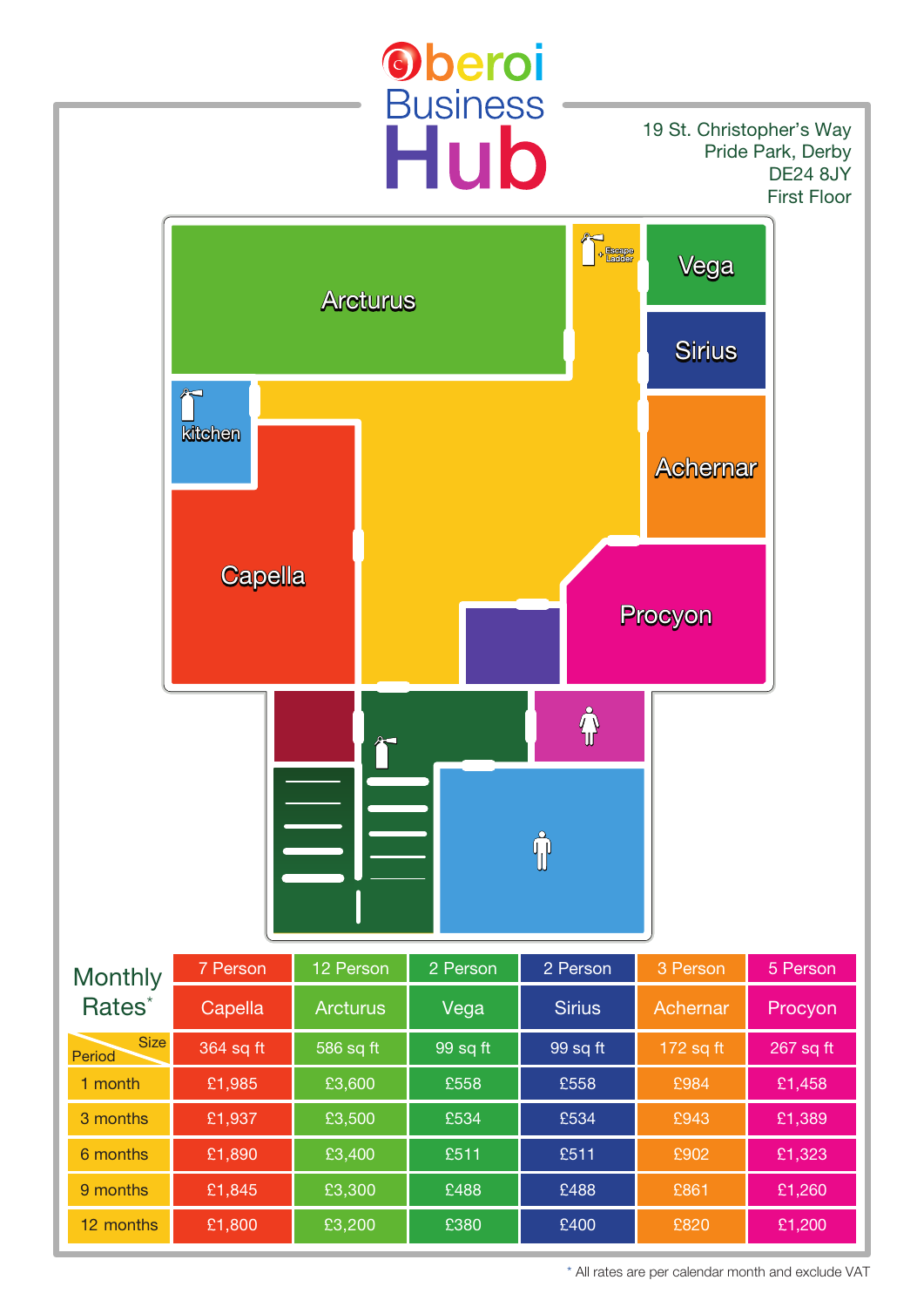

\* All rates are per calendar month and exclude VAT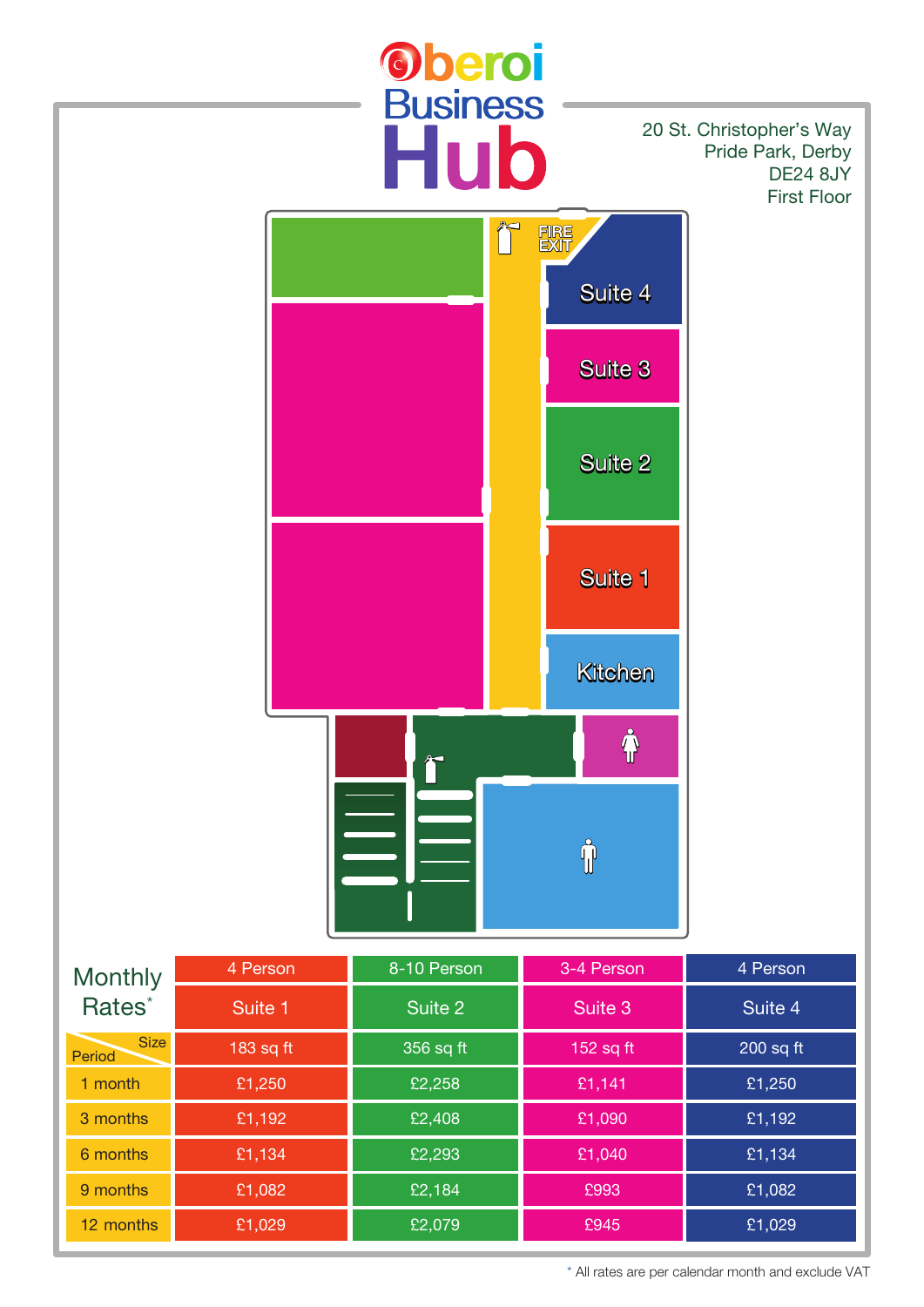### 19 & 20 St. Christopher's Way Pride Park, Derby

#### Location

St. Christopher's Way is situated on a prestigious office campus, conveniently situated within one of the East Midlands' premier business locations. The property has excellent frontage onto Pride Parkway; one of the main access routes through Pride Park.

The development is a short distance from the city centre and provides swift links to the A52 and M1.

Other occupiers nearby, on Pride Park, include: Derby County Football Club, Geldards Law Firm, Cooper Parry, Webhelp UK, Midland Mainline, Rolls Royce and David Lloyd Leisure.

#### **Description**

Serviced office suites available with immediate access offered on "easy-in easy-out" terms.

The flexible offices are available on a fully furnished basis with a staffed reception reducing overheads for your business, and a fully fitted kitchen, for your comfort.









**Oberoi** 

**Business** 

Hub

#### Serviced Offices include:

- Offices for 1 15 people
- Office furniture
- Car parking spaces
- Business rates
- Electricity, cleaning and water rates Free Wifi
- Full air-conditioning
- Managed reception
- 40Mbps broadband
- Discounted rates for meeting rooms
- Use of informal cafe area

#### Meeting Rooms Include:

- LCD projectors and sound system
- Up to 30 delegates per room
- Flipcharts and pens
- Free parking
- 

#### Optional:

- Onsite graphics & web design
- Hot or cold buffet lunch
- Laptops and equipment
- Refreshments
- Admin support
- 01332 546 920 www.oberoibusinesshub.co.uk